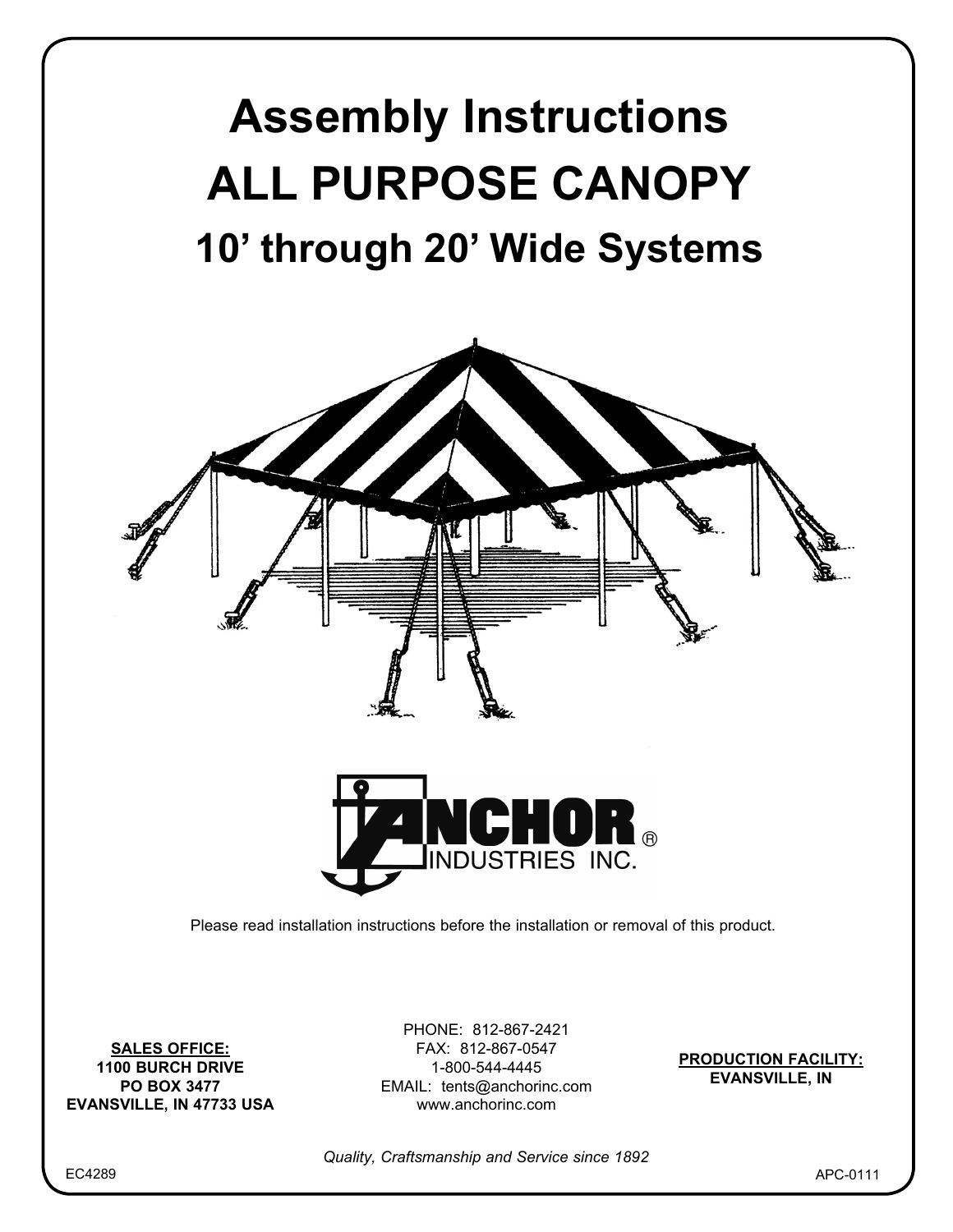# **ALL PURPOSE CANOPY PARTS LIST**

|                                                                                                                                                                      | <b>CANOPY SIZE</b> |                                                 |                |                   |
|----------------------------------------------------------------------------------------------------------------------------------------------------------------------|--------------------|-------------------------------------------------|----------------|-------------------|
|                                                                                                                                                                      |                    |                                                 |                |                   |
| <b>PARTS</b>                                                                                                                                                         | 10' x 10'          | $12' \times 12'$<br>THROUGH<br>$20' \times 20'$ | 20' x 30'      | 20' x 40'         |
| SIDE POLE                                                                                                                                                            | 4                  | 8                                               | 10             | $12 \overline{ }$ |
| <b>CENTER POLE</b>                                                                                                                                                   | 1                  | 1                                               | $\overline{2}$ | 3                 |
| 5/8" x 24" STEEL<br><b>STAKES</b>                                                                                                                                    | $\star$<br>8       | *<br>$12 \overline{ }$                          | $\star$<br>14  | *<br>16           |
| <b>BAG WITH TOP</b>                                                                                                                                                  | 1                  |                                                 | 1              | 1                 |
| <b>BAG FOR POLES</b>                                                                                                                                                 | 1                  |                                                 | 1              |                   |
| <b>BAG FOR STAKES</b>                                                                                                                                                | 1                  |                                                 | 1              | 1                 |
| $\star$<br><b>IMPORTANT NOTE: REFER TO CAUTION STATEMENT #2 FOR IM-</b><br>PORTANT WARNING ABOUT NUMBER OF STAKES SUPPLIED. (SEE<br><b>BACK PAGE OF THIS MANUAL)</b> |                    |                                                 |                |                   |



#### **MANPOWER REQUIRED**

Two installers should be able to assemble an All Purpose Canopy in approximately thirty minutes.

## **TOOLS REQUIRED**

Sledge Hammer

### **INSPECT SITE CAUTION:**

Consult your local utility locator service or the National Utility Locating Contractors Association (NULCA) prior to installation. Prior to actual tent assembly, be sure to look up, down, above & below for obstacles, pipes, wires, trouble, etc.

### **LAYOUT & CHECK**

Use parts list for a quick identification and check list for proper quantities.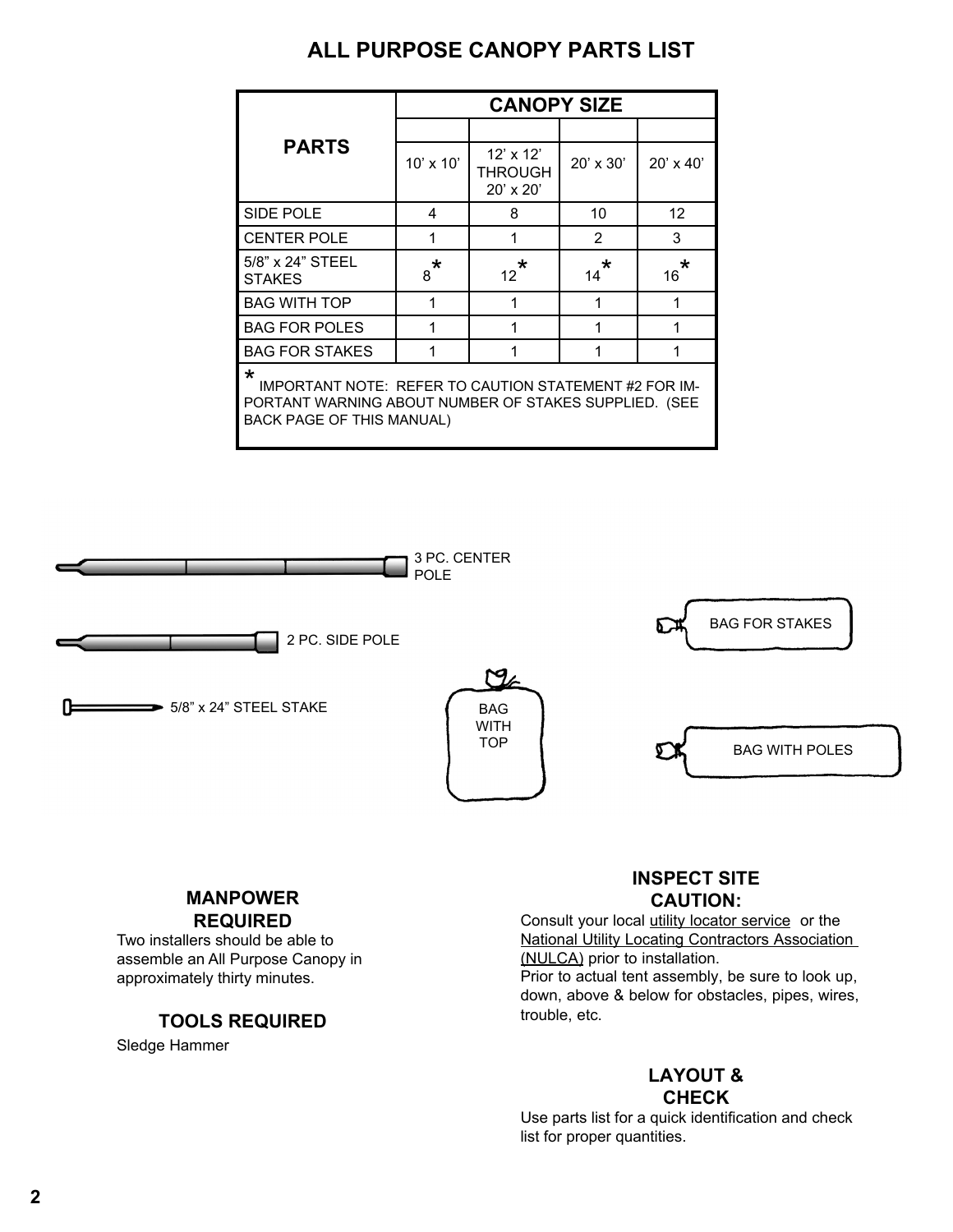## **1. LAYOUT AT SITE**

20' x 20' canopy used as example. Spread drop cloths and unroll canopy at exact position of desired finished assembly. Any sharp objects which must remain on site under the canopy should be padded and taped.

Assemble side poles and lay straight out from each pole hole in canopy. Drive a stake 1'-0" in from the end of each pole. The stake must be driven through the ring attached to each guy rope as shown.



## **2. RAISE SIDE POLES**

Start at opposite corners.

Insert side poles into pole holes and raise so that bottom of poles slant toward center of canopy.

Adjust guy rope.

Continue with other two corners and then sides.

#### **3. RAISE CENTER POLE**

Assemble three-piece center pole and insert into center pole hole.

Raise to upright position and tie off jump rope to pole.

#### **4. SIDE POLE ADJUSTMENT**

Tighten guy ropes and then set side poles to upright position.

Adjust pole positions and guy rope tension to properly pull out canopy.

Protective covers are recommended for all stakes.

#### **5. TAKE DOWN**

Loosen all guy ropes.

Spread drop cloths.

Reverse steps 1 through 4 for disassembly.

#### **Important:**

Check guy ropes periodically for tightness and good condition. Store canopy in a cool, dry area. Never store while wet or damp.